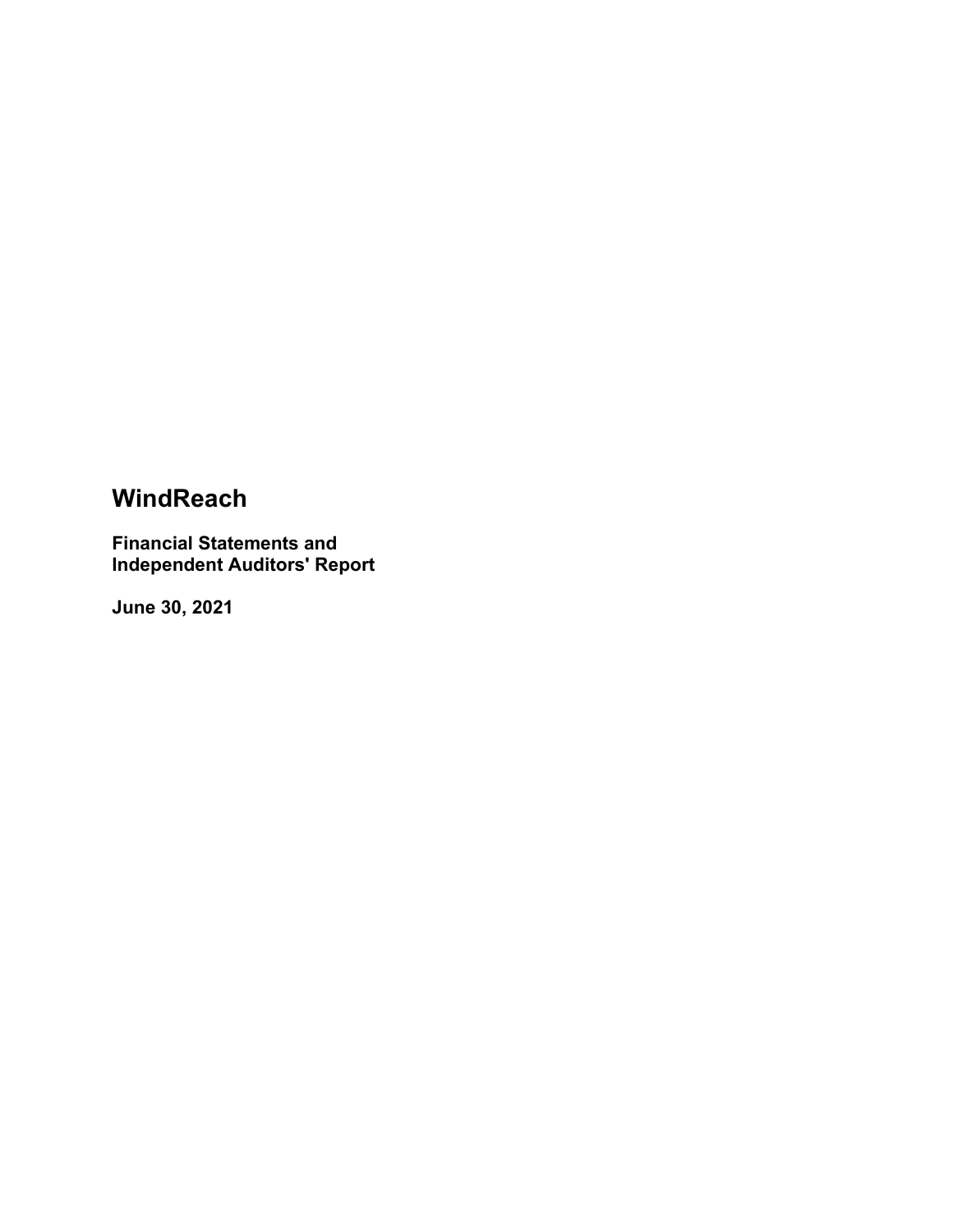# Deloitte.

Deloitte Ltd. Corner House 20 Parliament Street P.O. Box HM 1556 Hamilton HM FX Bermuda

Tel: + 1 (441) 292 1500 Fax: + 1 (441) 292 0961 www.deloitte.com

# INDEPENDENT AUDITORS' REPORT

To the Board of Directors of WindReach

## Qualified Opinion

We have audited the financial statements of WindReach (the "Company"), which comprise the statement of financial position as at June 30, 2021, and the statements of operations, statement of changes in members' equity and cash flows for the year then ended, and notes to the financial statements, including a summary of significant accounting policies (collectively referred to as the "financial statements").

In our opinion, except for the possible effects of the matter described in the *Basis for Qualified Opinion* section of our report, the accompanying financial statements present fairly, in all material respects, the financial position of the Company as at June 30, 2021, and the results of its operations and its cash flows for the year then ended in accordance with accounting standards for not-for-profit organizations in Bermuda and Canada.

## Basis for Qualified Opinion

In common with many not-for-profit organizations, the Company derives revenue from donations the completeness of which is not susceptible to satisfactory audit verification. Accordingly, our verification of these revenues was limited to the amounts recorded in the records of the Company and we were not able to determine whether any adjustments might be necessary to recorded contributions, the excess of revenues over expenses, and cash flows from operations for the years ended June 30, 2021 and 2020, current assets as at June 30, 2021 and 2020, and net assets as at July 1 and June 30 for both the 2021 and 2020 years. Our audit opinion on the financial statements for the year ended June 30, 2020 was modified accordingly because of the possible effects of this scope limitation.

We conducted our audit in accordance with generally accepted auditing standards in Bermuda and Canada. Our responsibilities under those standards are further described in the *Auditor's Responsibilities for the Audit of the Financial Statements* section of our report. We are independent of the Company in accordance with the ethical requirements that are relevant to our audit of the financial statements in Bermuda, and we have fulfilled our other ethical responsibilities in accordance with these requirements. We believe that the audit evidence we have obtained is sufficient and appropriate to provide a basis for our qualified audit opinion.

## Responsibilities of Management and Those Charged with Governance for the Financial Statements

Management is responsible for the preparation and fair presentation of the financial statements in accordance with accounting standards for not-for-profit organizations in Bermuda and Canada, and for such internal control as management determines is necessary to enable the preparation of financial statements that are free from material misstatement, whether due to fraud or error.

In preparing the financial statements, management is responsible for assessing the Company's ability to continue as a going concern, disclosing, as applicable, matters related to going concern and using the going concern basis of accounting unless management either intends to liquidate the Company or to cease operations, or has no realistic alternative but to do so.

Deloitte refers to one or more of Deloitte Touche Tohmatsu Limited ("DTTL"), its global network of member firms, and their related entities (collectively, the "Deloitte organization"). DTTL (also referred to as "Deloitte Global") and each of its member firms and related entities are legally separate and independent entities, which cannot obligate or bind each other in respect of third parties. DTTL and each DTTL member firm and related entity is liable only for its own acts and omissions, and not those of each other. DTTL does not provide services to clients. Please see www.deloitte.com/about to learn more. Deloitte Ltd. is an affiliate of DCB Holding Ltd., a member firm of Deloitte Touche Tohmatsu Limited.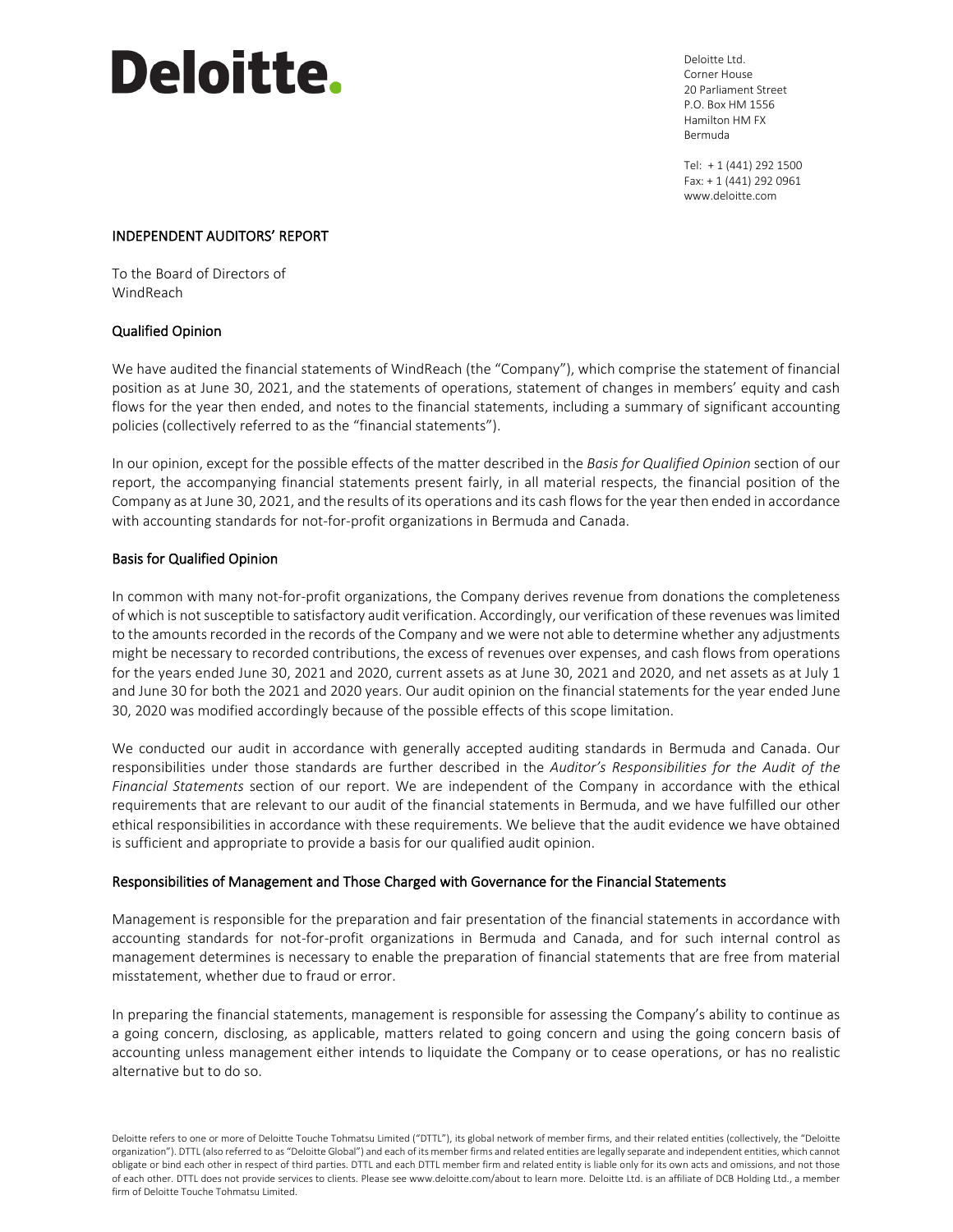## INDEPENDENT AUDITORS' REPORT (cont'd)

#### Auditor's Responsibilities for the Audit of the Financial Statements

Our objectives are to obtain reasonable assurance about whether the financial statements as a whole are free from material misstatement, whether due to fraud or error, and to issue an auditor's report that includes our opinion. Reasonable assurance is a high level of assurance, but is not a guarantee that an audit conducted in accordance with generally accepted auditing standards in Bermuda and Canada will always detect a material misstatement when it exists. Misstatements can arise from fraud or error and are considered material if, individually or in the aggregate, they could reasonably be expected to influence the economic decisions of users taken on the basis of these financial statements.

As part of an audit in accordance with generally accepted auditing standards in Bermuda and Canada, we exercise professional judgment and maintain professional skepticism throughout the audit. We also:

- Identify and assess the risks of material misstatement of the financial statements, whether due to fraud or error, design and perform audit procedures responsive to those risks, and obtain audit evidence that is sufficient and appropriate to provide a basis for our opinion. The risk of not detecting a material misstatement resulting from fraud is higher than for one resulting from error, as fraud may involve collusion, forgery, intentional omissions, misrepresentations, or the override of internal control.
- Obtain an understanding of internal control relevant to the audit in order to design audit procedures that are appropriate in the circumstances, but not for the purpose of expressing an opinion on the effectiveness of the Company's internal control.
- Evaluate the appropriateness of accounting policies used and the reasonableness of accounting estimates and related disclosures made by management.
- Conclude on the appropriateness of management's use of the going concern basis of accounting and, based on the audit evidence obtained, whether a material uncertainty exists related to events or conditions that may cast significant doubt on the Company's ability to continue as a going concern. If we conclude that a material uncertainty exists, we are required to draw attention in our auditor's report to the related disclosures in the financial statements or, if such disclosures are inadequate, to modify our opinion. Our conclusions are based on the audit evidence obtained up to the date of our auditor's report. However, future events or conditions may cause the Company to cease to continue as a going concern.
- Evaluate the overall presentation, structure and content of the financial statements, including the disclosures, and whether the financial statements represent the underlying transactions and events in a manner that achieves fair presentation.

We communicate with those charged with governance regarding, among other matters, the planned scope and timing of the audit and significant audit findings, including any significant deficiencies in internal control that we identify during our audit.

 $Deb:He$   $LH2$ .

December 6, 2021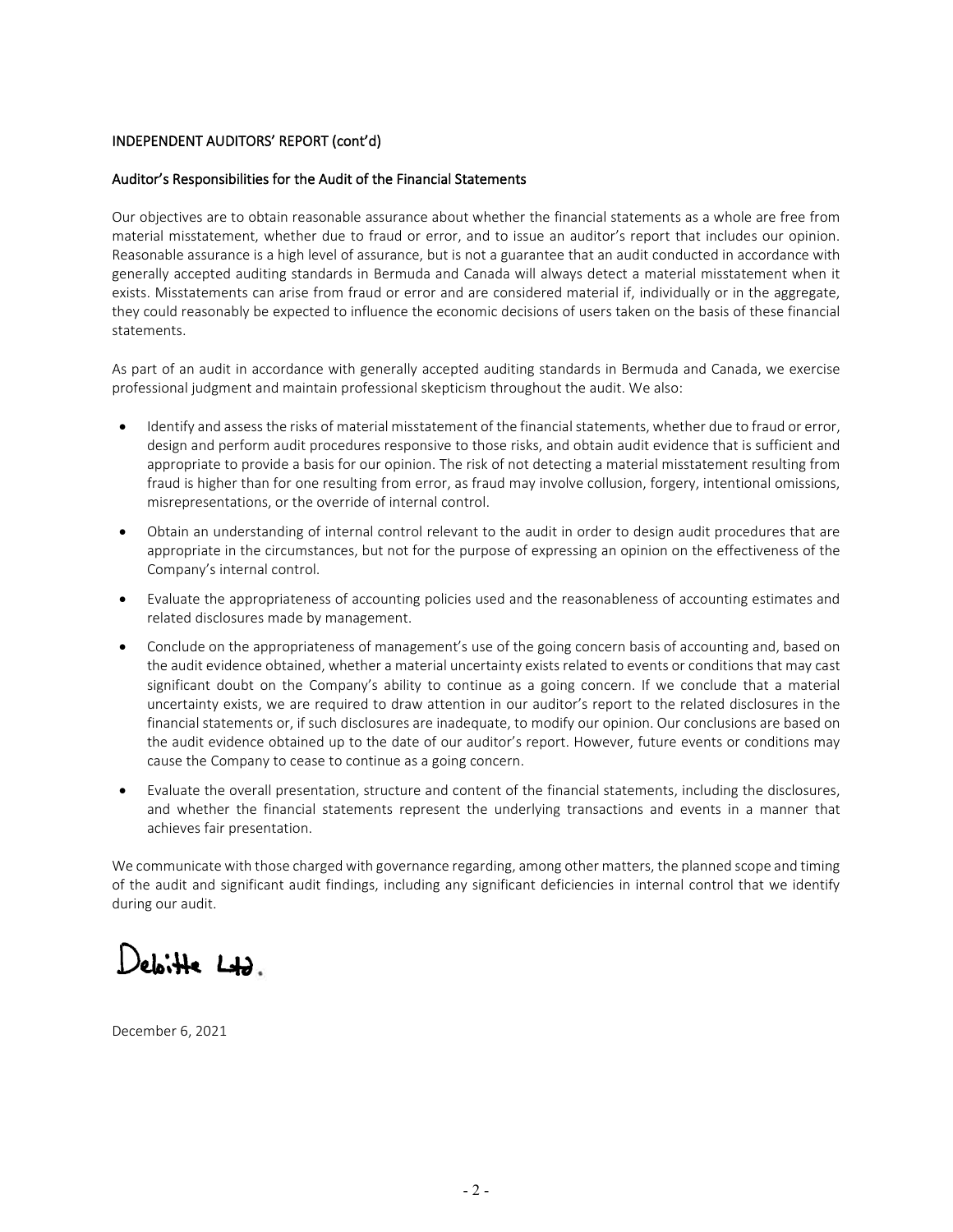# **WINDREACH STATEMENT OF FINANCIAL POSITION** as at June 30, 2021

*(expressed in Bermuda Dollars)*

|                                        | 2021          |              | 2020    |
|----------------------------------------|---------------|--------------|---------|
| <b>CURRENT ASSETS</b>                  |               |              |         |
| Cash                                   | \$<br>426,492 | \$           | 233,437 |
| Investments, held for trading (Note 3) | 1,639         |              | 1,074   |
| Accounts receivable                    | 59,863        |              | 8,697   |
| Prepaid expenses                       | 41,613        |              | 7,364   |
|                                        | 529,607       |              | 250,572 |
| CAPITAL ASSETS (Note 4)                | 365,894       |              | 452,225 |
| PONIES (Note 5)                        |               |              | 618     |
|                                        | \$<br>895,501 | \$           | 703,415 |
| <b>LIABILITIES</b>                     |               |              |         |
| Accounts payable (Note 7)              | \$<br>56,341  | $\mathbb{S}$ | 21,488  |
| Deferred revenue                       | 33,370        |              | 3,610   |
| Deferred contributions (Note 6)        | 370,183       |              | 370,750 |
|                                        | 459,894       |              | 395,848 |
| MEMBERS' EQUITY                        |               |              |         |
| Contributed surplus                    | 128,092       |              | 128,092 |
| Accumulated surplus                    | 307,515       |              | 179,475 |
|                                        | 435,607       |              | 307,567 |
|                                        | \$<br>895,501 | \$           | 703,415 |
|                                        |               |              |         |

*See accompanying notes to the financial statements*

APPROVED BY THE BOARD:

…………………………………………..Director ………………………………………..Director

STEWART RITCHIE

KEVIN HOVI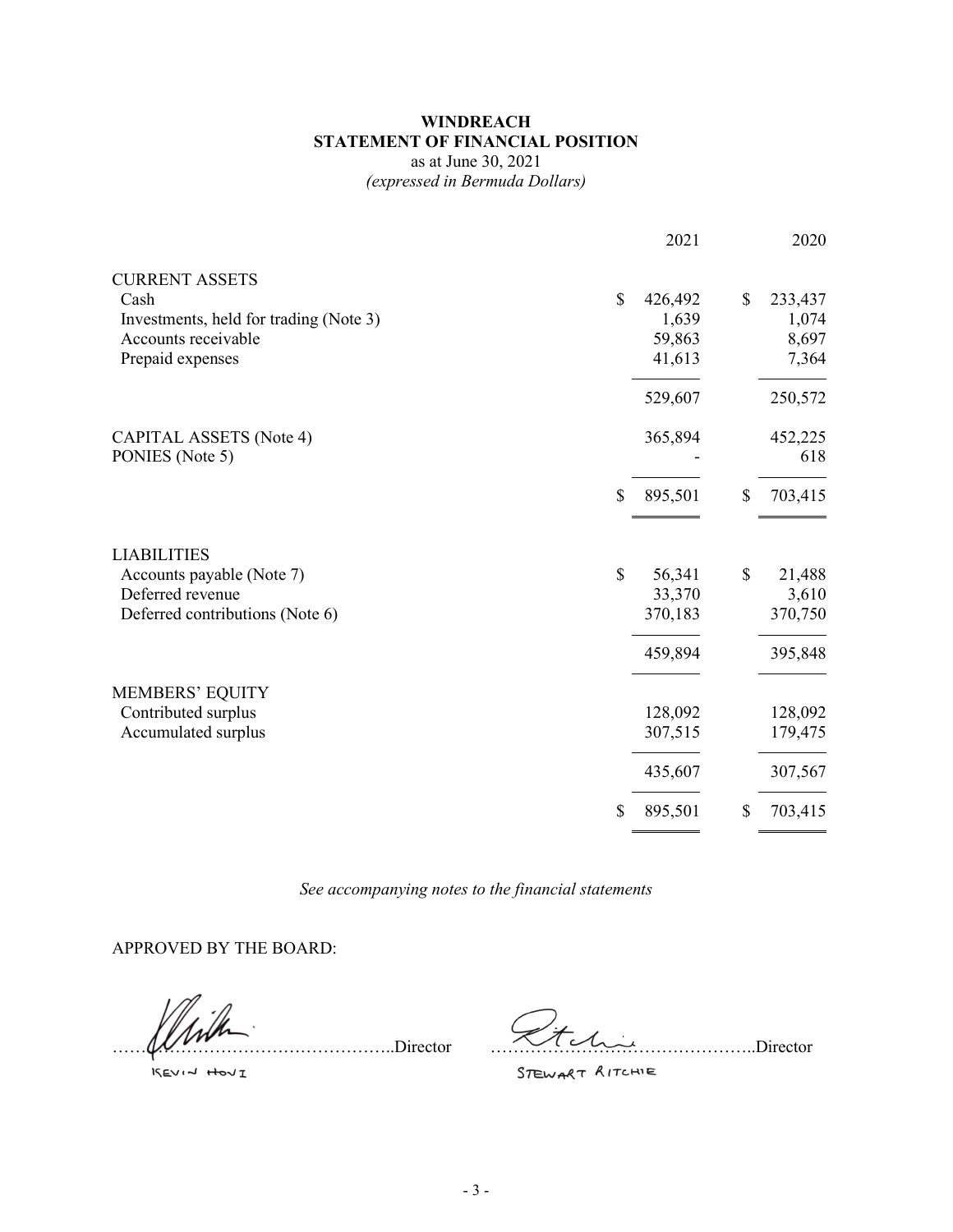# **WINDREACH STATEMENT OF OPERATIONS** for the year ended June 30, 2021

*(expressed in Bermuda Dollars)*

|                                            | 2021          | 2020                    |
|--------------------------------------------|---------------|-------------------------|
| <b>REVENUES</b>                            |               |                         |
| Donations (Notes 8 and 9)                  | \$<br>876,382 | $\mathbb{S}$<br>836,831 |
| Program revenue                            | 145,410       | 174,761                 |
| Activities and events revenue              | 146,335       | 20,547                  |
| Rental income                              | 11,030        | 32,322                  |
| Other income                               | 2,882         | 4,892                   |
|                                            | 1,182,039     | 1,069,353               |
| <b>EXPENDITURES</b>                        |               |                         |
| Salaries and benefits                      | 441,263       | 562,514                 |
| Depreciation of capital assets and ponies  | 107,202       | 114,734                 |
| Professional fees (Note 9)                 | 183,255       | 108,057                 |
| Facility and program supplies              | 94,820        | 105,477                 |
| Repairs and maintenance                    | 78,385        | 43,793                  |
| Activities and events expense              | 73,054        | 15,394                  |
| Insurance and property taxes               | 27,029        | 25,415                  |
| Computer                                   | 14,673        | 16,391                  |
| <b>Utilities</b>                           | 12,792        | 17,214                  |
| Administrative                             | 11,784        | 14,329                  |
| Telephone                                  | 4,846         | 5,314                   |
| Staff development                          | 2,935         | 3,162                   |
| Promotion                                  | 1,961         | 7,832                   |
|                                            | 1,053,999     | 1,039,626               |
| <b>EXCESS OF REVENUE OVER EXPENDITURES</b> | \$<br>128,040 | \$<br>29,727            |

*See accompanying notes to the financial statements*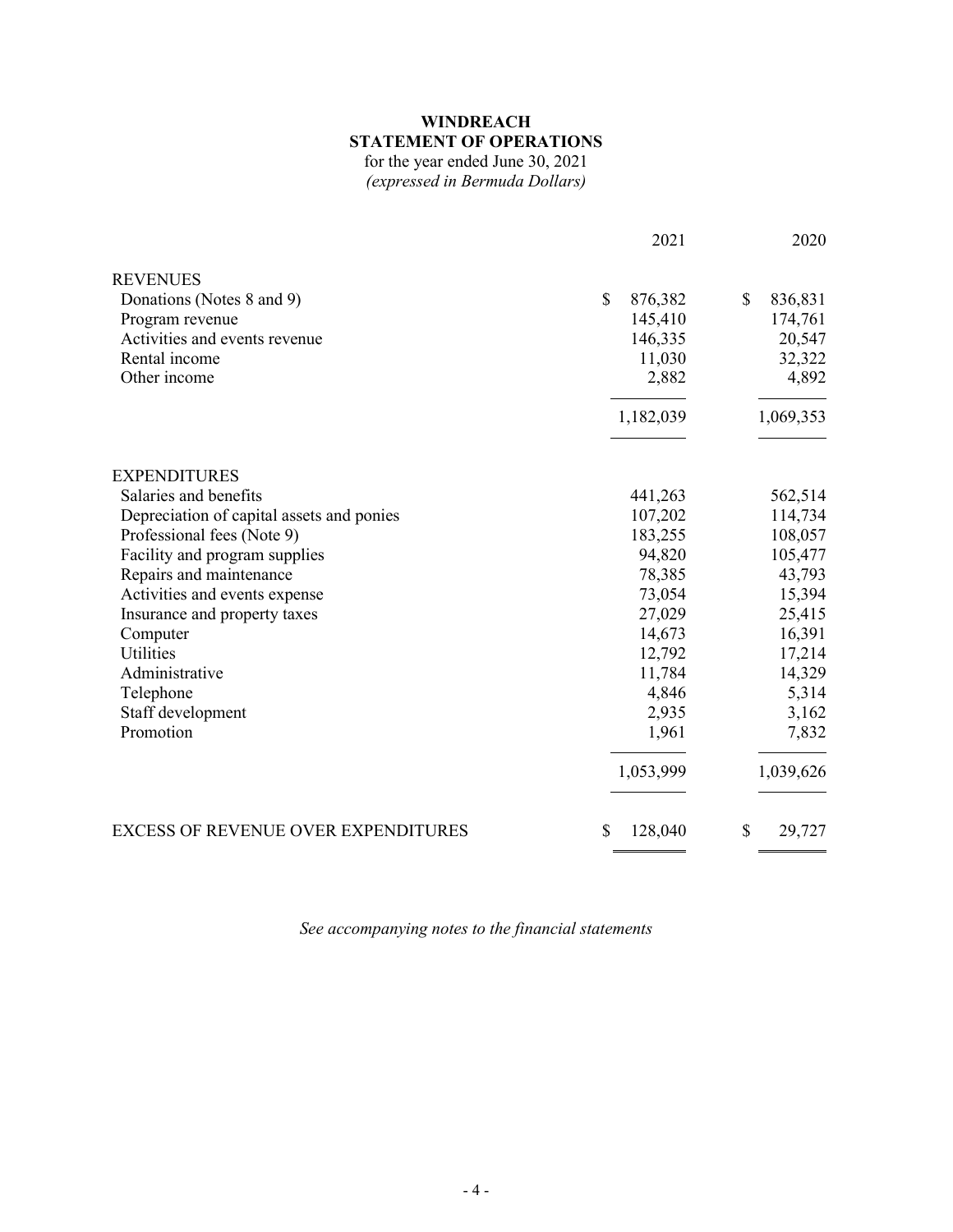# **WINDREACH STATEMENT OF CHANGES IN MEMBERS' EQUITY**

for the year ended June 30, 2021

*(expressed in Bermuda Dollars)*

|                                                                               | 2021               |   | 2020              |
|-------------------------------------------------------------------------------|--------------------|---|-------------------|
| Contributed surplus, beginning and end of year                                | 128,092            | S | 128,092           |
| Accumulated surplus, beginning of year<br>Excess of revenue over expenditures | 179,475<br>128,040 |   | 149,748<br>29,727 |
| Accumulated surplus, end of year                                              | 307,515            |   | 179,475           |
| Members' Equity, beginning and end of year                                    | 435,607            |   | 307,567           |

*See accompanying notes to the financial statements*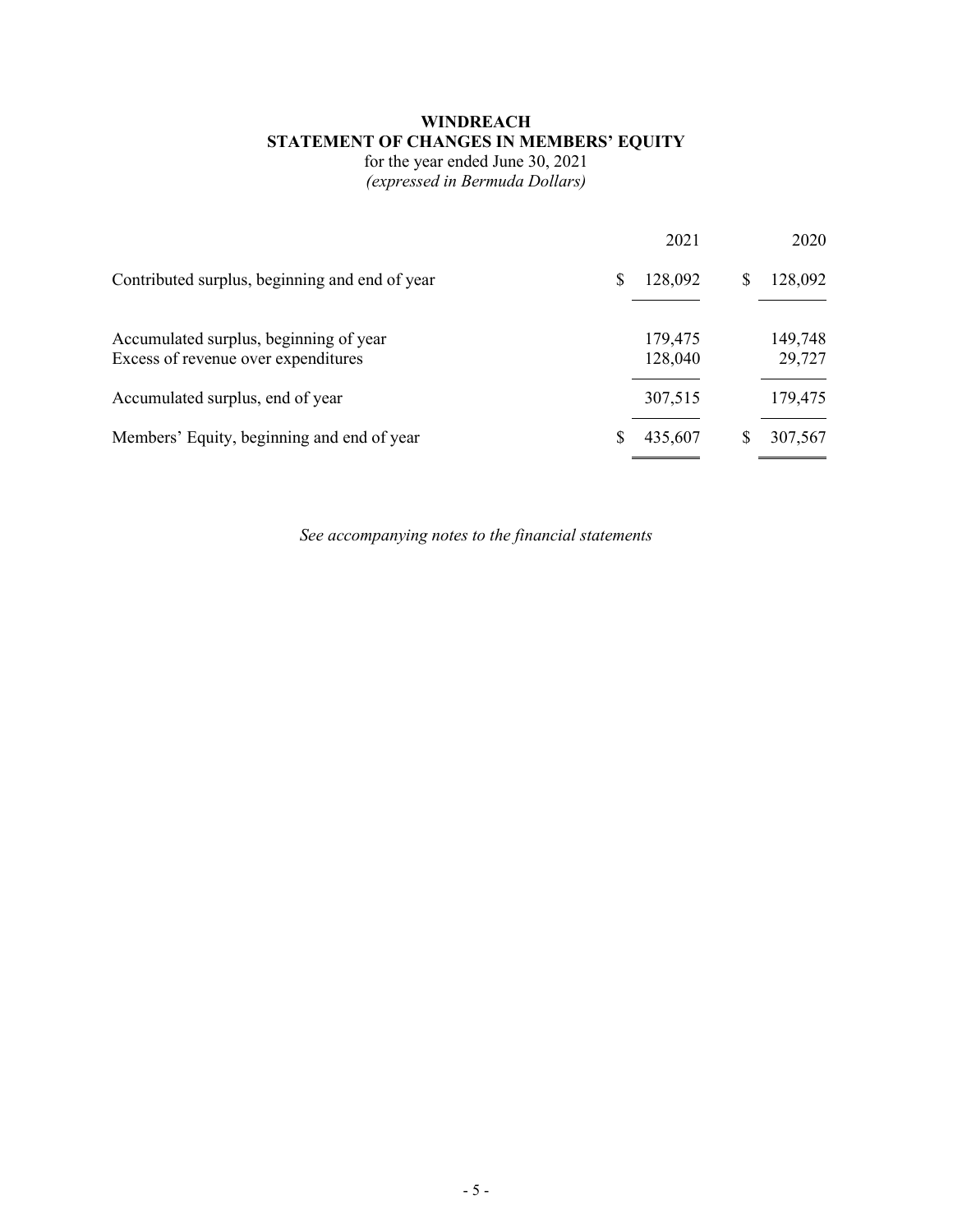# **WINDREACH STATEMENT OF CASH FLOWS**

for the year ended June 30, 2021 *(expressed in Bermuda Dollars)*

| OPERATING ACTIVITIES                                                                                                         |           |                    |
|------------------------------------------------------------------------------------------------------------------------------|-----------|--------------------|
| $\mathbb{S}$<br>Excess of revenue over expenditures                                                                          | 128,040   | \$<br>29,727       |
| Item not affecting cash:                                                                                                     |           |                    |
| Depreciation of capital assets and ponies                                                                                    | 107,202   | 114,734            |
| Gain on sale of pony                                                                                                         |           | (4, 584)           |
| Unrealized (gain)/ loss on investments                                                                                       | (565)     | 761                |
| Changes in assets and liabilities:                                                                                           |           |                    |
| Accounts receivable                                                                                                          | (51,166)  | 54,535             |
| Prepaid expenses                                                                                                             | (34,249)  |                    |
| Accounts payable                                                                                                             | 34,853    | (10,297)           |
| Deferred revenue                                                                                                             | 29,760    | (37, 940)          |
| Deferred contributions                                                                                                       | (567)     | (132, 540)         |
| Net cash provided by operating activities                                                                                    | 213,308   | 14,399             |
| <b>INVESTING ACTIVITIES</b><br>Purchase of capital assets, being net cash used in investing activities<br>Disposal of assets | (20, 253) | (59, 836)<br>8,000 |
| Net cash used in investing activities                                                                                        | (20, 253) | (51, 836)          |
| NET INCREASE/ (DECREASE) IN CASH                                                                                             | 193,055   | (37, 437)          |
| CASH, BEGINNING OF YEAR                                                                                                      | 233,437   | 270,874            |
| CASH, END OF YEAR<br>S                                                                                                       | 426,492   | \$<br>233,437      |

*See accompanying notes to the financial statements*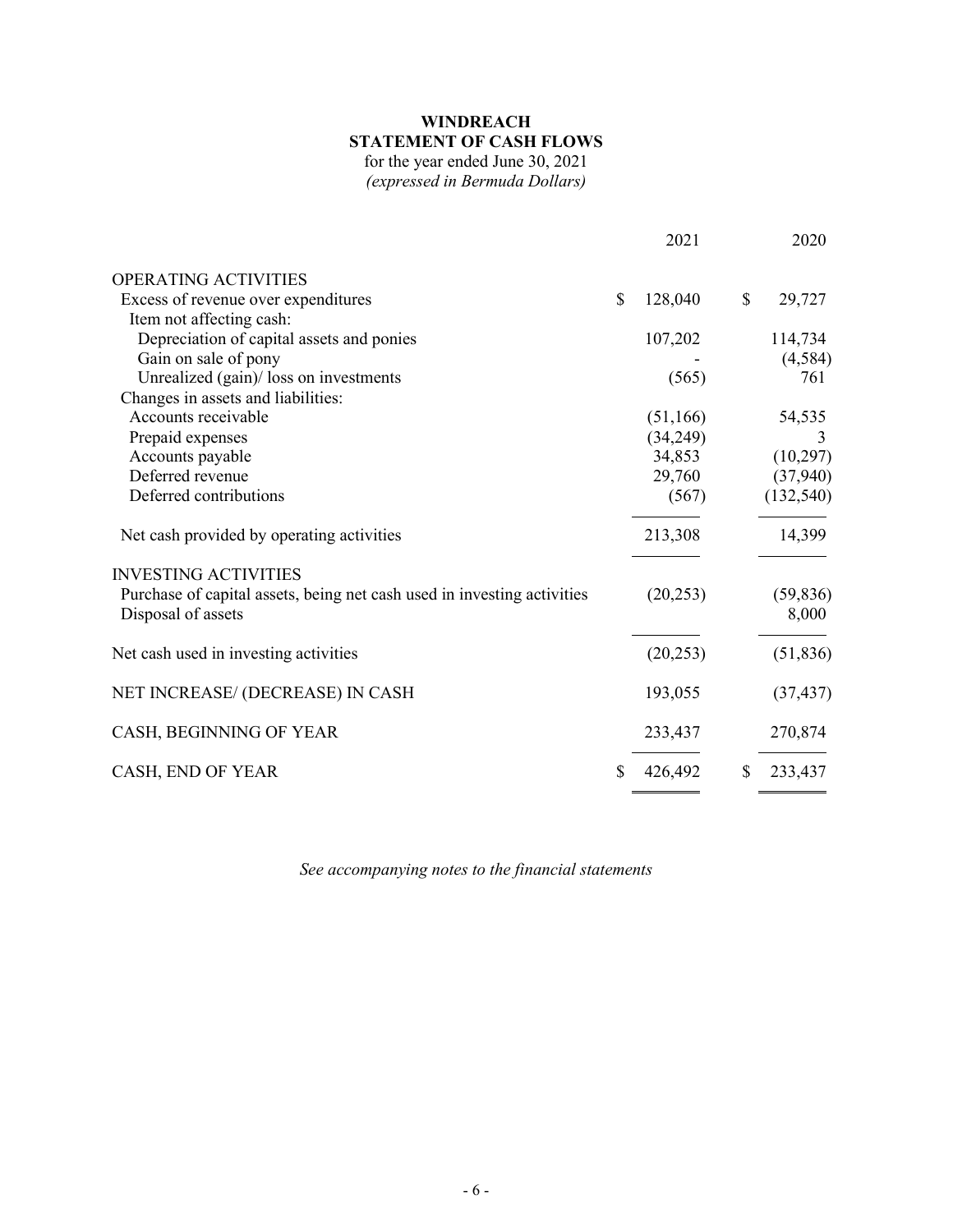# **WINDREACH NOTES TO THE FINANCIAL STATEMENTS** June 30, 2021 *(expressed in Bermuda Dollars)*

# 1. ORGANIZATION

WindReach (the "Company") was incorporated under the Companies Act, 1981 (the "Act") on November 26, 2008 and was registered as a Company limited by guarantee on February 3, 2009 following the Minister of Finance approval.

The Company was created to effect the amalgamation on September 1, 2009, of the Company with Bermuda Riding for the Disabled ("BRD") and assumed all of the assets, liabilities, and net assets of BRD. On the same date, the Company received a transfer of certain net assets from The WindReach Recreational Village Ltd. ("WRV"). From this date, the Company commenced operations, running the programs of the former BRD and WRV.

Upon amalgamation, the Company assumed the charitable certificate of BRD. The change of name of the certificate from Bermuda Riding for the Disabled to WindReach was registered on October 14, 2009.

The Company's purpose is to operate an inclusive and accessible community facility to enrich the quality of life for people of all abilities, ages, and special needs.

# 2. SIGNIFICANT ACCOUNTING POLICIES

## *Basis of preparation*

The financial statements have been prepared in accordance with accounting standards for not-forprofit organizations generally accepted in Bermuda and Canada ("Part III"). The preparation of financial statements in conformity with generally accepted accounting principles requires management to make estimates and assumptions that affect the reported amount of assets and liabilities and disclosure of contingent assets and liabilities at the date of the financial statements and the reported amounts of revenues and expenses during the reported period. Actual results could differ from those estimates. The significant accounting policies are as follows:

## *Revenue recognition*

The Company follows the deferral method of accounting for contributions. Externally restricted contributions are recognized as revenue in the year in which the related expenses are incurred. Unrestricted contributions and pledges are recognized as revenue when received or receivable if the amount to be received can be reasonably estimated and collection is reasonably assured.

## *Cash and cash equivalents*

The Company's objective is to ensure effective resources are available to support its operational activities. The Company maintains its capital mainly in the form of cash and cash equivalents.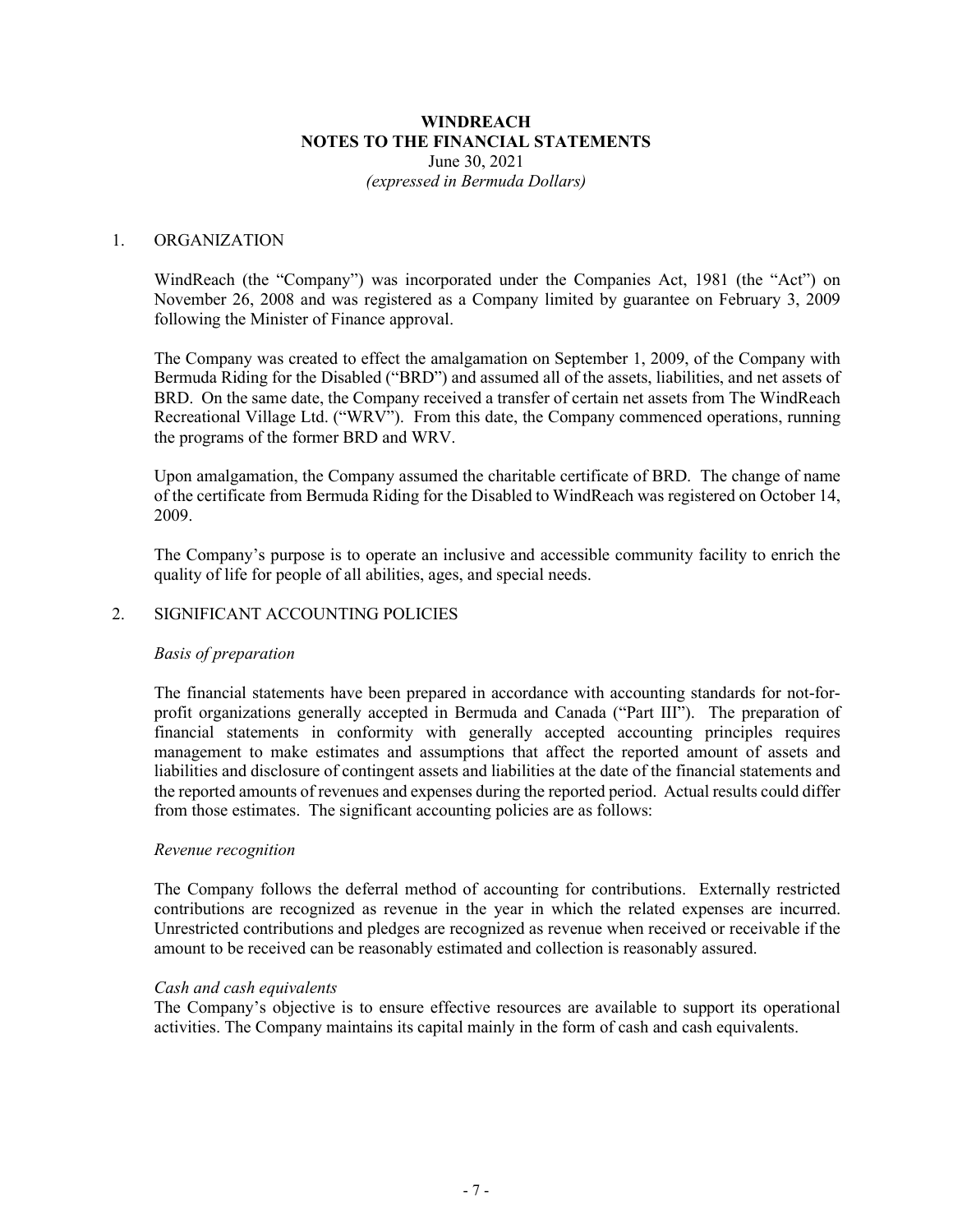# **WINDREACH NOTES TO THE FINANCIAL STATEMENTS** June 30, 2021 *(expressed in Bermuda Dollars)*

# 2. SIGNIFICANT ACCOUNTING POLICIES (cont'd)

## *Donated services and assets*

The Company records the value of donated services and assets at fair value when the fair value can be reasonably estimated, and the services are normally purchased and would be paid for if not donated. Volunteers contribute many hours to assist the Company in carrying out its service delivery activities. Because of the difficulty in determining their fair value, these services are not recognized in the financial statements. The Company has entered into a lease with the WindReach Bermuda Trust (the "Trust") that owns the land and buildings on which the Company operates under which no material rent is paid by the Company. Because of the difficulty in determining a fair value for this support, this benefit is not recognized in the financial statements.

# *Capital assets and ponies*

Capital assets and ponies are initially recognized at their fair value, along with any costs to bring those assets into use. They are subsequently carried at amortized cost. Depreciation is provided on a straight-line basis over the assets' estimated useful lives.

| Computer equipment      | 5 years  |
|-------------------------|----------|
| Computer software       | 5 years  |
| Furniture and equipment | 5 years  |
| Playground              | 5 years  |
| Property                | 5 years  |
| Ponies                  | 5 years  |
| Cottage renovations     | 10 years |

## *Financial instruments*

The Company initially measures its financial assets and liabilities at fair value. The Company subsequently measures investments at fair value at the date of the statement of financial position with the changes in fair value included in the statement of operations. All other financial assets and financial liabilities are subsequently measured at amortized cost and consist of cash and cash equivalents, accounts receivable and accounts payable.

# 3. INVESTMENTS, HELD FOR TRADING

|                                  | Cost<br>June 30, 2021 | Fair Value<br>Cost<br>June 30, 2020<br>June 30, 2021 |       |  | Fair Value<br>June 30, 2020 |  |       |
|----------------------------------|-----------------------|------------------------------------------------------|-------|--|-----------------------------|--|-------|
| Investments,<br>held for trading | 997                   | S.                                                   | 1.639 |  | 997                         |  | 1.074 |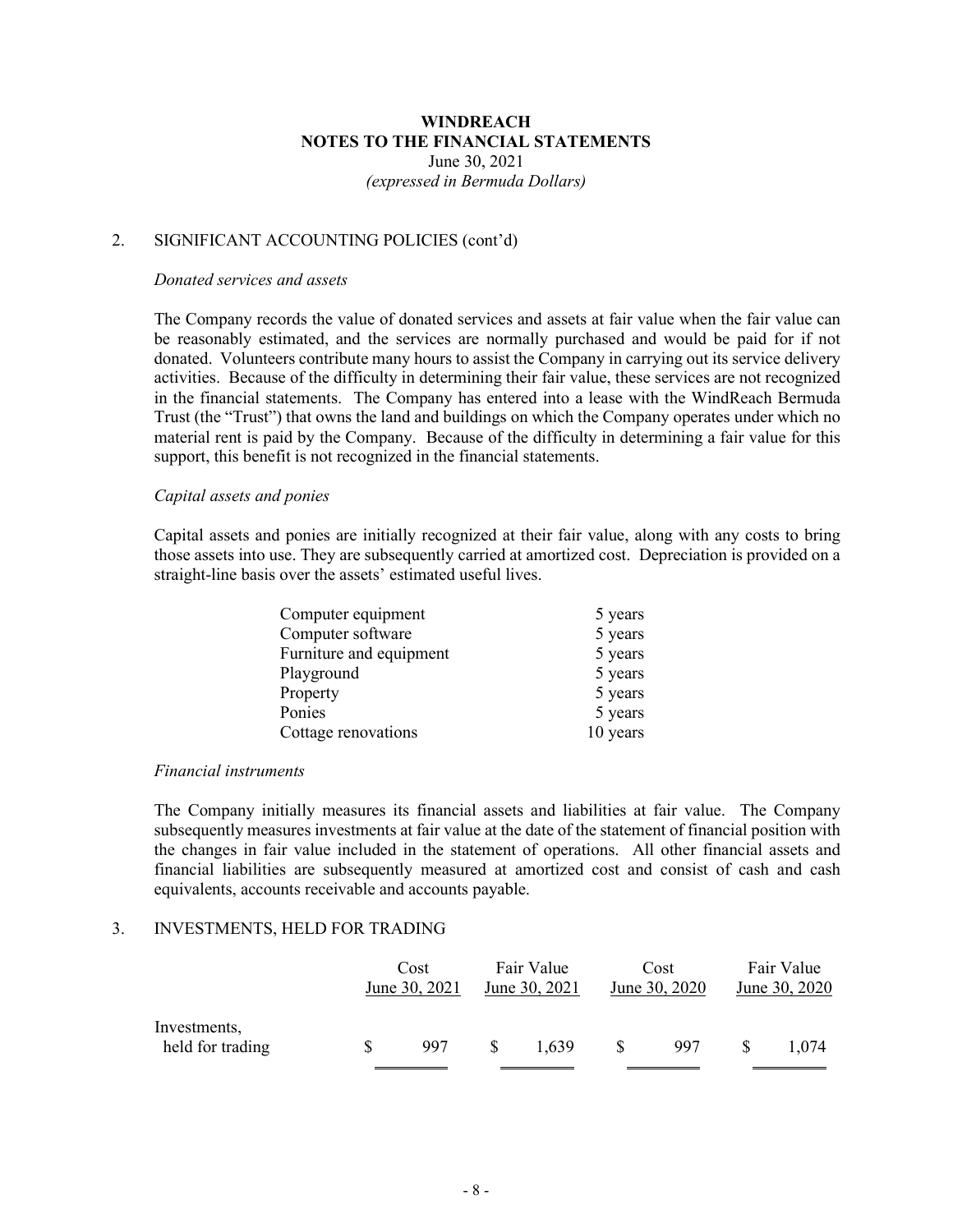# **WINDREACH NOTES TO THE FINANCIAL STATEMENTS** June 30, 2021

# *(expressed in Bermuda Dollars)*

# 4. CAPITAL ASSETS

|                         |   | Cost<br>June 30, 2021 | Accumulated<br>depreciation for<br>the year ended<br>June 30, 2021 | <b>Net</b><br>Book Value<br>June 30, 2021 |   | Net<br>Book Value<br>June 30, 2020 |
|-------------------------|---|-----------------------|--------------------------------------------------------------------|-------------------------------------------|---|------------------------------------|
| Computer equipment      | S | 33,354                | \$<br>31,121                                                       | \$<br>2,233                               | S | 2,161                              |
| Computer software       |   | 9.579                 | 9.579                                                              |                                           |   | 619                                |
| Cottage renovations     |   | 188,768               | 59,019                                                             | 129,749                                   |   | 159,177                            |
| Furniture and equipment |   | 247,537               | 239,381                                                            | 8,156                                     |   | 10,851                             |
| Playground              |   | 345,006               | 138,003                                                            | 207,003                                   |   | 276,005                            |
| Property                |   | 8,864                 | 8,864                                                              |                                           |   |                                    |
| Maintenance equipment   |   | 22,215                | 3,462                                                              | 18,753                                    |   | 3,412                              |
| Total                   | S | 855,323               | \$<br>489,429                                                      | \$<br>365,894                             | S | 452,225                            |

# 5. PONIES

|        | Cost<br>June 30, 2021 |  | Accumulated<br>depreciation for<br>the year ended<br>June 30, 2021 |  | <b>Net</b><br>Book Value<br>June 30, 2021 |  | <b>Net</b><br>Book Value<br>June 30, 2020 |  |
|--------|-----------------------|--|--------------------------------------------------------------------|--|-------------------------------------------|--|-------------------------------------------|--|
| Ponies | 32.555                |  | 32.555                                                             |  | $\overline{\phantom{0}}$                  |  | 618                                       |  |

# 6. DEFERRED CONTRIBUTIONS

Deferred contributions represent amounts received in the current period for which related expenses will be incurred in a subsequent period. At June 30, 2021 the Company had \$370,183 of deferred contributions (2020: \$370,750). During the year the Company received \$223,563 in contributions and recognized \$224,130 in revenue.

# 7. GOVERNMENT REMITTANCES

Included in accounts payable and accrued expenses is \$7,093 (2020: \$3,311) due to the Bermuda Government.